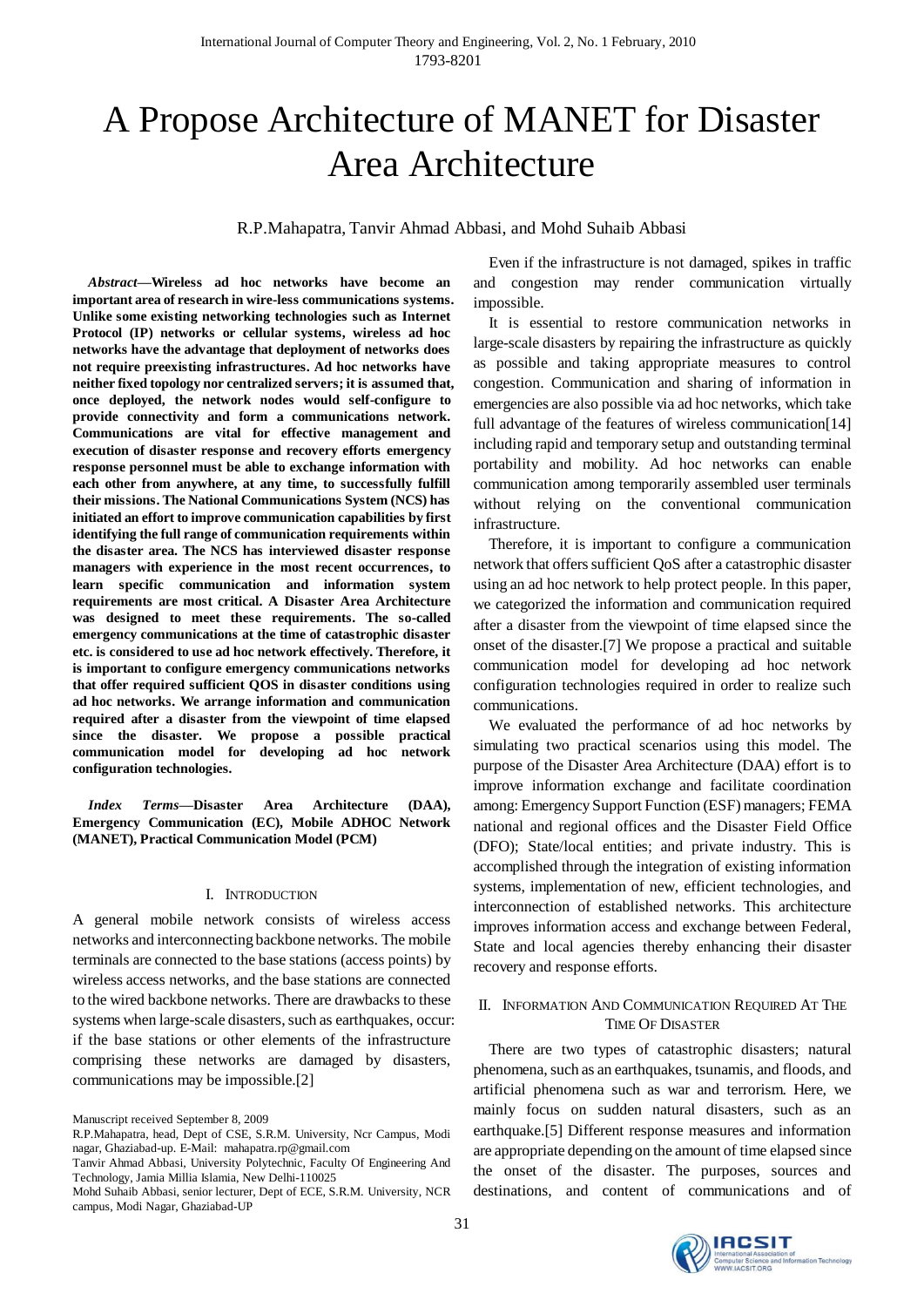dissemination of the information when a disaster occurs are classified for each place where transmission and reception are needed are shown in Table 2.

The ad hoc (non infrastructure) network is actively used in the communications listed in the cells framed by black lines is used cooperatively with the existing network's infrastructure in the communications listed in the cells framed by gray lines. The network infrastructure is used mainly in the communications listed in the cells framed by white lines. It is necessary to set up more practical and suitable communication models for each of these required communications and to develop the ad hoc network configuration technologies to develop communications based on these models

|                | <b>ESF</b> Organization | <b>Function</b>              | <b>Function Description</b>                                                                                                                                                                                                                                |
|----------------|-------------------------|------------------------------|------------------------------------------------------------------------------------------------------------------------------------------------------------------------------------------------------------------------------------------------------------|
|                | DOT                     | Transportation               | Provide for the coordination of Federal transportation support to State and local<br>governmental entities, voluntary organizations, and Federal agencies requiring<br>transportation capacity to perform disaster assistance missions                     |
| 2              | <b>OSTP</b>             | Communications               | Assure the provision of Federal telecommunications support to Federal, State, and local<br>response efforts                                                                                                                                                |
| $\overline{3}$ | DoD                     | Public Works and Engineering | Provide public works and engineering support to assist the State(s) in needs of<br>lifesaving of life protecting                                                                                                                                           |
| 4              | <b>USDA</b>             | Fire Fighting                | Detect and suppress wildland, rural, and urban fires resulting from, or occurring<br>coincidentally with, a catastrophic                                                                                                                                   |
| 5              | FEMA                    | Information Planning         | Collect, analyze, and process critical information; compile the information into reports<br>and displays; and develop action plans to facilitate the overall response operations of<br>the Federal government                                              |
| 6              | Am. Red Cross           | Mass Care                    | Coordinate efforts to provide sheltering, feeding, and emergency first aid; collect and<br>report information about the status of victims and assist with family reunification: and<br>coordinate bulk distribution of relief supplies to disaster victims |
| 7              | GSA                     | Resource Support (Logistics) | Provide logistical and resource support                                                                                                                                                                                                                    |
| 8              | <b>HHS</b>              | Health and Medical Services  | Provide U.S. Government coordinated assistance to supplement State and local<br>resources in response to public health and medical care needs                                                                                                              |
| ŷ              | FEMA                    | Urban Search and Rescue      | Provide immediate disaster response including searching for, extricating and applying<br>medical treatment to victims trapped in collapsed structures                                                                                                      |
| 10             | EPA                     | Hazardous Material           | Provide Federal support to state and local governments in response to an actual or<br>potential discharge and/or release of hazardous material                                                                                                             |
| 11             | <b>USDA</b>             | Food                         | Identify, secure, and arrange for the transportation of food assistance to affected areas                                                                                                                                                                  |
| 12             | DOE                     | Energy                       | Facilitate restoration of the nation's energy systems                                                                                                                                                                                                      |

Exhibit 1 - ESP Responsibilities under the Federal Response Plan

### III. DISASTER AREA ARCHITECTURE

In accordance with the FRP, disaster response and recovery is divided into 12 functional areas, or ESFs: 10 primary ESFs and 2 support ESFs. ESF2, Communications, is responsible for providing communication capabilities to the other ESFs.

The ESFs are the primary mechanism to provide Federal response assistance to State and local response and recovery activities during a Federally declared disaster. Federal disasters are declared by the President, through the invocation of the Stafford Act1, based on a State request.[18] Exhibit 1 shows ESF organizations and their primary responsibilities. Prior to the formal activation of the ESFs, the lead officer for the disaster response and recovery effort, the Federal Coordinating Officer (FCO), along with the ESF managers, leads the Emergency Response Team (ERT).

The ERT staffs the DFO to provide administrative, logistic, and operational support to field response activities. The DFO is the primary facility in each affected state for the coordination of response and recovery operations and is typically located on the fringe of the disaster area. The DFO is established as soon as possible, but often takes from three to seven days to become fully operational. Once operational, the DFO assumes operational control of the support effort from the FEMA Regional Operations Center (ROC).

The DFO becomes the hub for all Federal relief activities in the disaster area. DFO staff can vary in size, from 100 to 3000, depending on the scale of the response, the number of DFOs established, and the DFO function. ESFs that conduct emergency operations similar to their normal day-to-day functions typically do not center operations out of the DFO.[18] Instead they use regional locations to conduct operations.

Communication requirements among regional locations and the DFO, at a minimum, consist of receiving and responding to assignments, providing status, and ensuring DFO ESFs access to all disaster response information. This places considerable importance in reliable and assured communications among regional elements that may be affected by regional congestion and infrastructure damage. ESFs that base operations out of the DFO have significant communication needs that require ESF2 to provide or increase existing capabilities to meet those requirements. The majority of communication requirements are intra-ESF; however, communications must be maintained among ESFs that respond to field situations and between the ESFs and FEMA.



Exhibit 2 - Architecture Concept

Emergency users described real-time voice capabilities as vital to operations for rapid assessment and decision making. In addition, data communication capabilities are required to support the operational analyses of disaster response. Data services, as they become available, are increasingly important for disaster recovery and response. Examples include the transmission of personal medical files for the injured, or geographic information system (GIS) information on the local environment, and other data base information.[6] An architecture that addresses these needs is necessary to facilitate or enable information exchange in the disaster area. Exhibit 2 shows the architecture concept for national and disaster area communications.

The national level architecture is fixed in nature, allowing headquarters organizations and national centers to be linked via high-speed circuits on a permanent basis. Initiatives to share information among these organizational entities are ongoing - as organizations learn what is available and develop agreements and partnerships to share (and protect) information.

The vertical architecture represents the agency infrastructure used to support regional offices or deployed personnel in the field. These can be supported by both fixed and mobile assets. For example, the National Disaster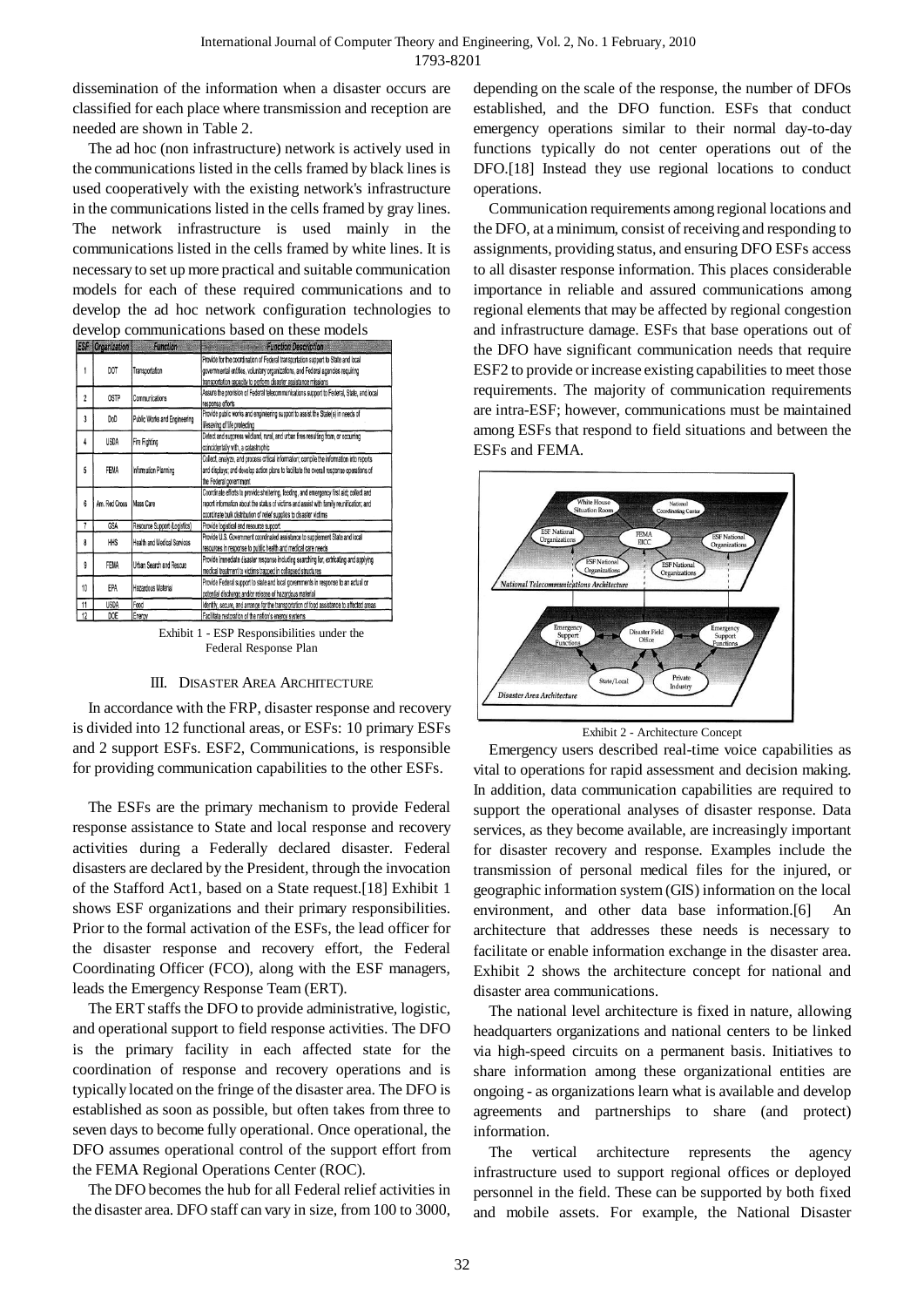Medical System (NDMS) is a vertically integrated communications capability developed specifically to support ESF 8 - Health and Medical Services. It comprises national and regional office networks as well as "fly-away" kits with suites of communications equipment (cellular telephones, laptops, pagers, etc). The disaster area architecture seeks to provide communications capabilities and interoperability among all the ESFs in the disaster area, state/local government, and accede grew to national level resources. At the hub of activity in the disaster area is the DFO,[17] which provides much of the communications and coordination among agencies.

## IV. SHORTFALLS & ENHANCEMENTS

Voice is the single most important means of communications for emergency response personnel. It supports real-time coordination in emergencies. However, inadequate directory services and network congestion limit the effectiveness of voice in the disaster area. A stable set of emergency response phone numbers and an immediate, automated telephone directory for an affected region can provide more streamlined response. Advanced Intelligent Network (AIN) features also show promise in rediverting and directing calls to their appropriate destinations. An inability to place or complete a call on the network due to network overload and congestion has plagued emergency response.

Wire line carriers will often block traffic coming into a region to allow better call completion for those calling out of the affected area. (GETS) offer users at any telephone to dial a special telephone number and personal identification number (PIN) and circumvent carrier network management and controls. Cellular networks in an affected region have experienced an increase in offered traffic between 300 to 1000 percent.

| <b>Identified</b><br>Need                               | Description                                                                                                                                                                                                                                                                                                                                                        |
|---------------------------------------------------------|--------------------------------------------------------------------------------------------------------------------------------------------------------------------------------------------------------------------------------------------------------------------------------------------------------------------------------------------------------------------|
| <b>Improved</b> voice<br>services                       | · Voice conferencing and telephone number portability<br>· Simplified dialing schemes for wireline voice enhancements<br>· Circumvent wireline and wireless congestion<br>· Simplified access (e.g., dialing requirements) to wireline and wireless augmentations                                                                                                  |
| Messaging among<br><b>ESFs</b> and regional<br>elements | · Ability to send, receive and read e-mail messages with attachments within and among<br>the ESFs in the DFO, including via Internet<br>• Connectivity for e-mail capabilities between the DFO and agency offices through<br>agency networks and Internet<br>· User friendly directory services<br>• Ability to address messages to and from deployed locations    |
| Information access<br>and sharing                       | · User friendly electronic capability for intra-DFO messaging, sharing of ESF<br>requirements, disaster response information and capabilities, and SitReps<br>· Capability to access, read and/or manipulate distributed databases containing disaster<br>response information, including read only files                                                          |
| Improved and<br>streamlined service<br>provisioning     | · Greater distribution of wireless devices including pagers, satellite terminals, cellular<br>phones programmed to local phone numbers (with data ports, as needed)<br>· Greater distribution of fax machines (with analog compatibility )<br>· Connection and routing augmentations among regional elements<br>· Dial-up capabilities to DFO<br>· Internet access |
| Disaster area<br>frequency<br>management                | · Single system to distribute and manage ESF radio frequencies to mitigate interference,<br>including the documentation of used frequencies to allow for easier inter-ESF wireless<br>communications                                                                                                                                                               |

Exhibit 3 -Communications Shortfalls

New programs such as Cellular Priority Access Service (CPAS) promise to recognize and provide priority treatment to cellular NS/EP users to bypass local congestion. Electronic messaging is also a key element of disaster area communications [6]. However, it is hampered by inconsistent implementation, interoperability limitations, and access to ESF agency networks. Different software standards among ESF organizations, differences in accessibility among agency networks, and availability and use of the Internet are among the challenges facing successful e-mail implementation.

Prescribing a standard e-mail software solves many of the problems with e-mail among ESF organizations at the DFO. However, this requires users to use software that may be different than their home office. In addition, it may be incompatible with their home office. As government-wide e-mail programs emerge and X.400 standards are adopted,[14] these problems should be minimized. Unless agency networks allow a dial-up capability, accessing agency networks from the DFO can also be difficult. The Internet has been used to bridge these gaps, but can often be congested (or even physically damaged) as a result of the disaster. In addition, the Internet is not engineered to support low-delay, guaranteed delivery of messages. In one instance, it took over 6 hours for an e-mail to reach its destination - not very promising in an environment which requires immediate response. Access to agency networks via dedicated lines or through the FEMA network (which in turn can be linked to agency networks) should provide the required connectivity. Information sharing is one of the primary purposes of the DFO [18]. To date, much of the information sharing is accomplished through personal interaction, through paper, or not at all.

Electronic information sharing is often not available or difficult, due to lack of computers, insufficient Local Area Network (LAN) ports, unknown addresses, or incompatible software. More computers, more LAN ports, consistent addressing (or directories) and interoperable software can mitigate many of these problems. In addition, shared services and bulletin boards offer a means to post or retrieve common information or ask questions to all or selected response personnel.

One of the essential activities in emergency response is rapid and effective service provisioning. Ensuring NS/EP users have the right equipment, network access, and information resources in the disaster area is essential. Today, many of the ESFs provide for themselves or rely on FEMA and GSA deployed equipment for computing and communications. This is often not coordinated until users reach the DFO. This often results in insufficient computing and telephone resources (for those coming without equipment), inadequate LAN or telephone ports (for those coming with equipment), and limited access to remote network resources, other than those available through dial-up and the FEMA LAN/WAN. Much of the provisioning is accomplished real-time, leveraging extensive government and industry relationships that have been developed over time. In addition, the Telecommunications Service Priority (TSP) program authorizes the priority provisioning and restoration of NS/EP telecommunications services [7].

Much of the service provisioning can be planned in advance. An automated capability could capture and learn from similar disasters in a particular region. It could match needed resources against ESF equipment that maybe stored locally or included in fly-away kits. In this manner, the appropriate LAN and PBX ports could be set-up in advance [3]. Unmet requirements could be linked to automatically look-up